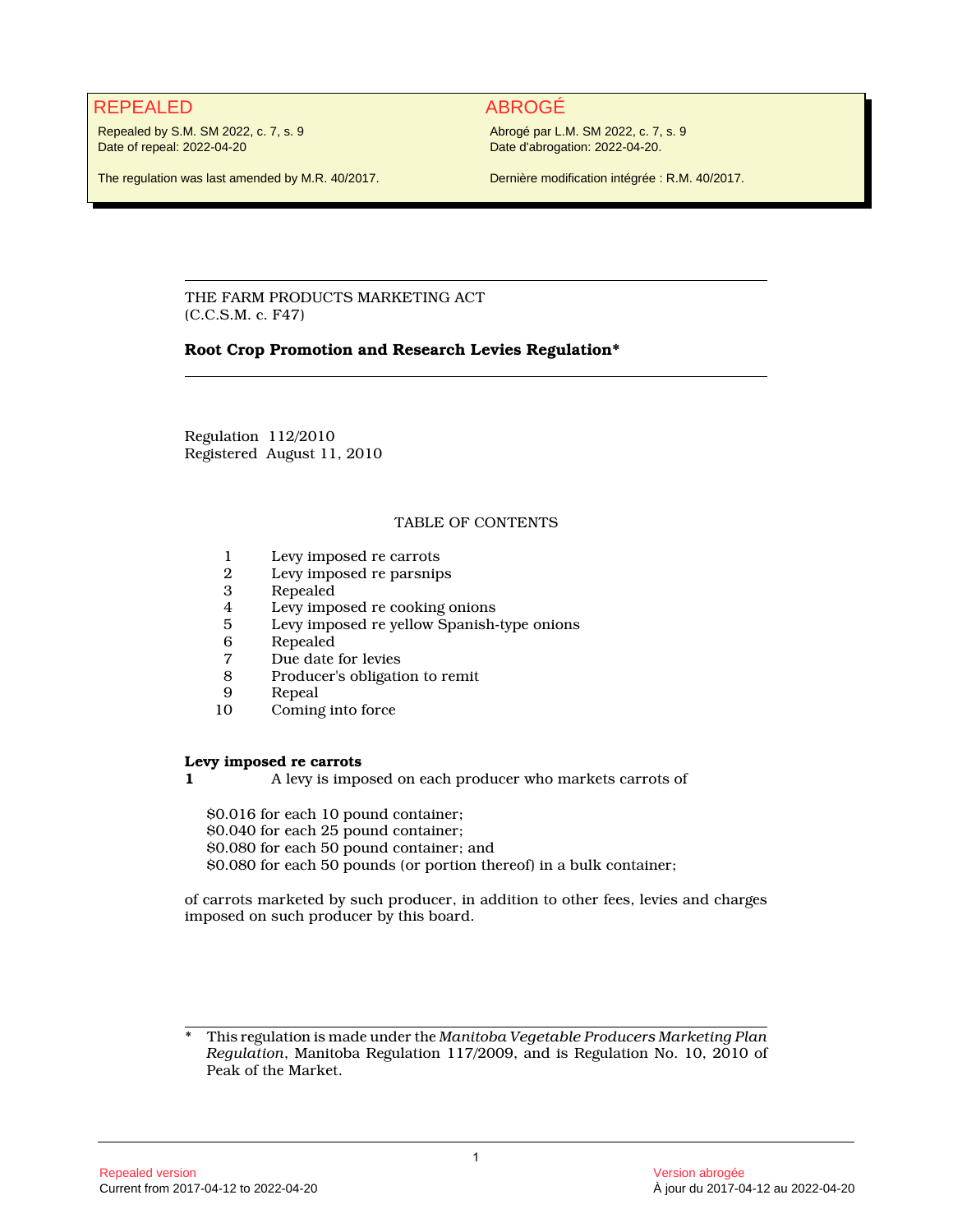#### **Levy imposed re parsnips**

**2 A** levy is imposed on each producer who markets parsnips of

\$0.040 for each 10 pound container; \$0.048 for each 12 pound container; \$0.080 for each 20 pound container; \$0.100 for each 25 pound container; \$0.100 for each 50 pound container; and \$0.100 for each 50 pounds (or portion thereof) in a bulk container;

of parsnips marketed by such producer, in addition to other fees, levies and charges imposed on such producer by this board.

#### **3** [Repealed]

M.R. 40/2017

#### **Levy imposed re cooking onions**

**4** A levy is imposed on each producer who markets cooking onions of

\$0.040 for each 25 pound container; \$0.080 for each 50 pound container; \$0.160 for each 100 pound container; and \$0.160 for each 100 pounds (or portion thereof) in a bulk container;

of cooking onions marketed by such producer, in addition to other fees, levies and charges imposed on such producer by this board.

#### **Levy imposed re yellow Spanish-type onions**

**5** A levy is imposed on each producer who markets yellow Spanish-type onions of

\$0.040 for each 25 pound container; \$0.080 for each 50 pound container; and \$0.080 for each 50 pounds (or portion thereof) in a bulk container;

of yellow Spanish-type onions marketed by such producer, in addition to other fees, levies and charges imposed on such producer by this board.

**6** [Repealed]

M.R. 40/2017

#### **Due date for levies**

**7** The levies imposed under this Regulation shall be due and payable by the producer to this board at the time and place of the marketing of such product by the producer, and may be deducted as a first charge against the monies which this board receives from the sale of any product marketed by such person to or through this board.

## **Producer's obligation to remit<br>8** Each producer shall

**8** Each producer shall pay to this board at its office, 1200 King Edward Street, Winnipeg, Manitoba, all levies imposed on such producer under this regulation which are not deducted as a first charge against the monies which this Board receives from the sale of such potatoes marketed by such person, not later than seven days from the last day of the week in which such product was marketed.